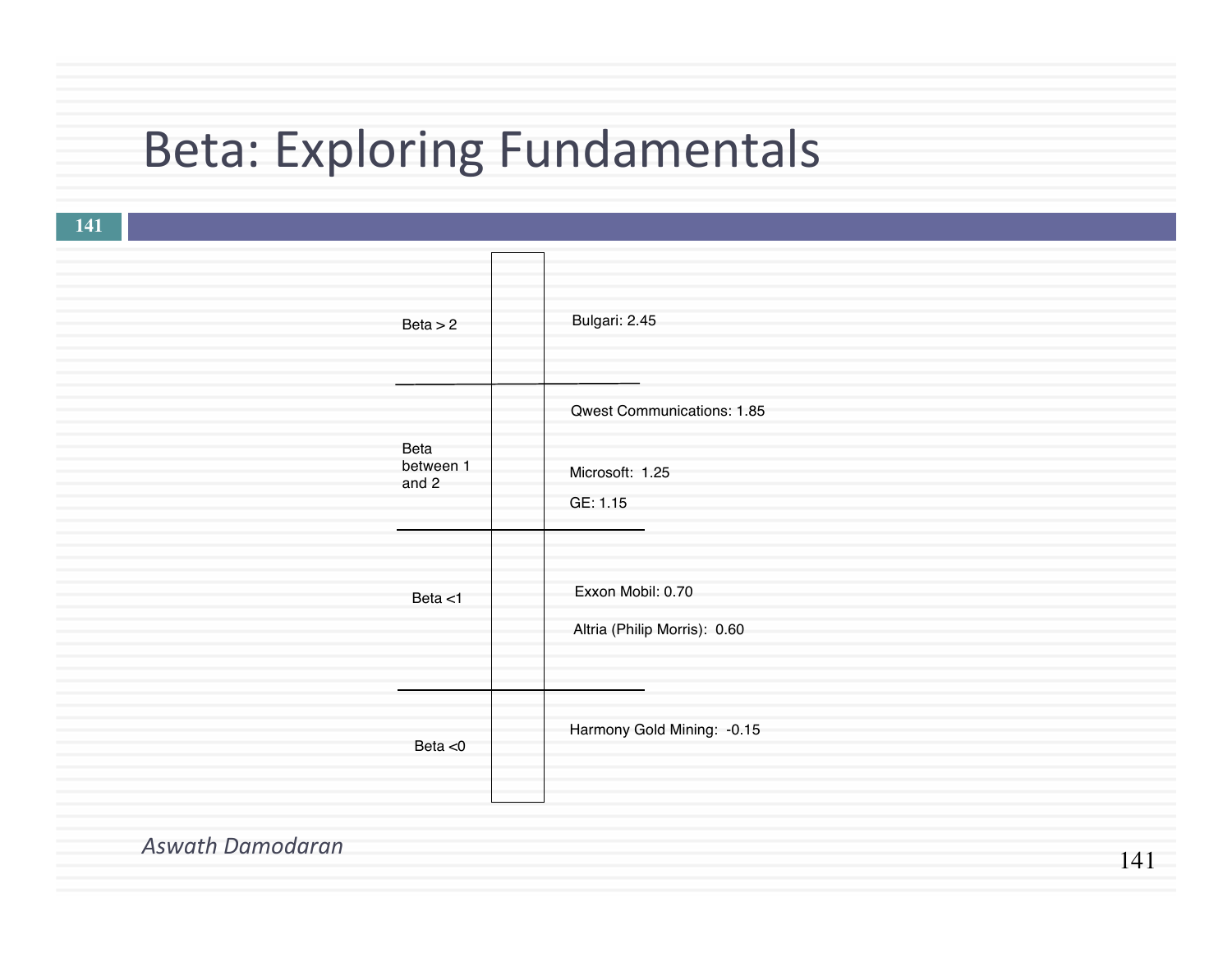### Determinant 1: Product Type

- $\Box$  Industry Effects: The beta value for a firm depends upon the sensitivity of the demand for its products and services and of its costs to macroeconomic factors that affect the overall market.
	- Cyclical companies have higher betas than non-cyclical firms
	- **Example Firms** which sell more discretionary products will have higher betas than firms that sell less discretionary products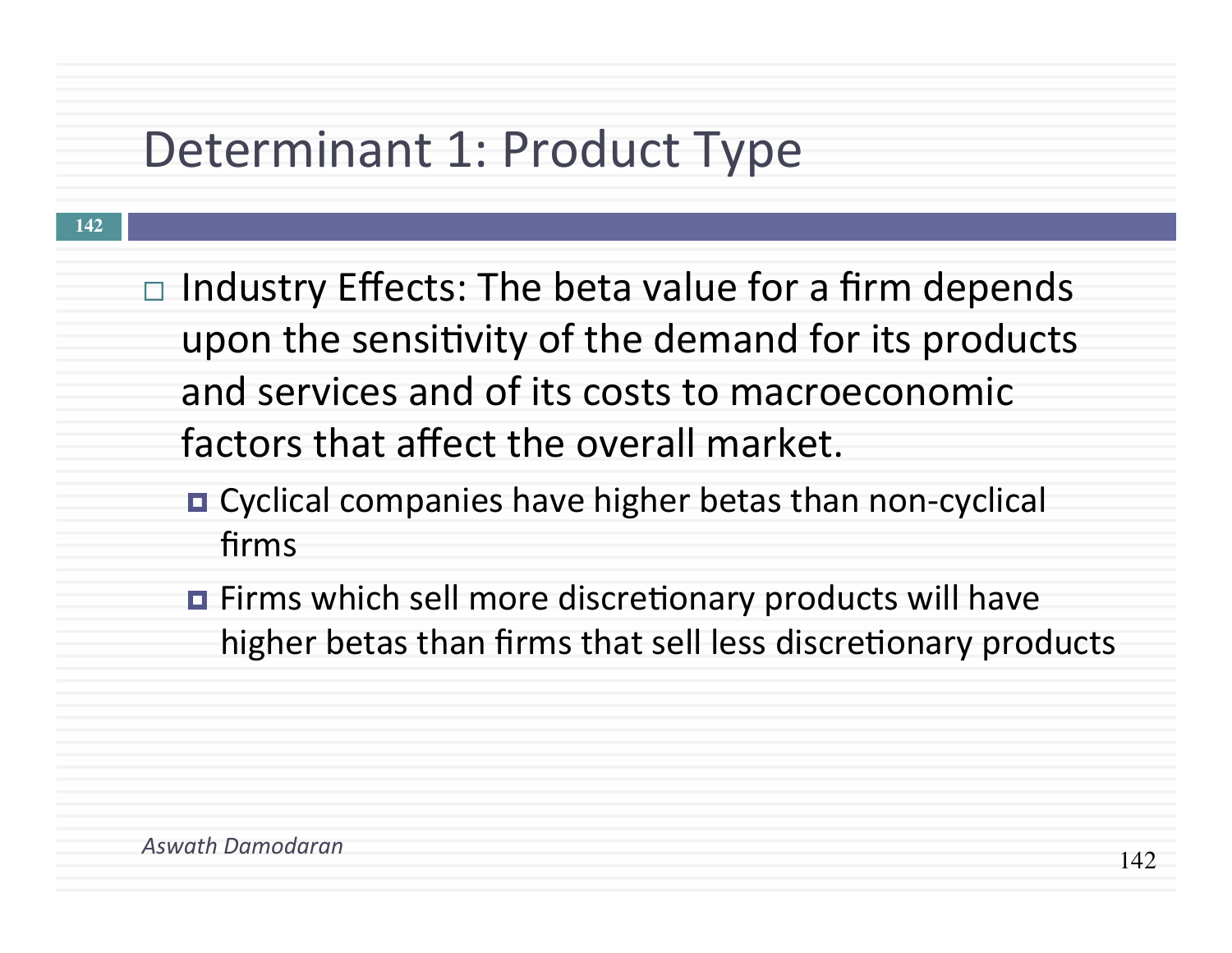### A Simple Test

- $\Box$  Phone service is close to being non-discretionary in the United States and Western Europe. However, in much of Asia and Latin America, there are large segments of the population for which phone service is a luxury.
- $\Box$  Given our discussion of discretionary and nondiscretionary products, which of the following conclusions would you be willing to draw:
	- Emerging market telecom companies should have higher betas than developed market telecom companies.
	- Developed market telecom companies should have higher betas than emerging market telecom companies
	- **□** The two groups of companies should have similar betas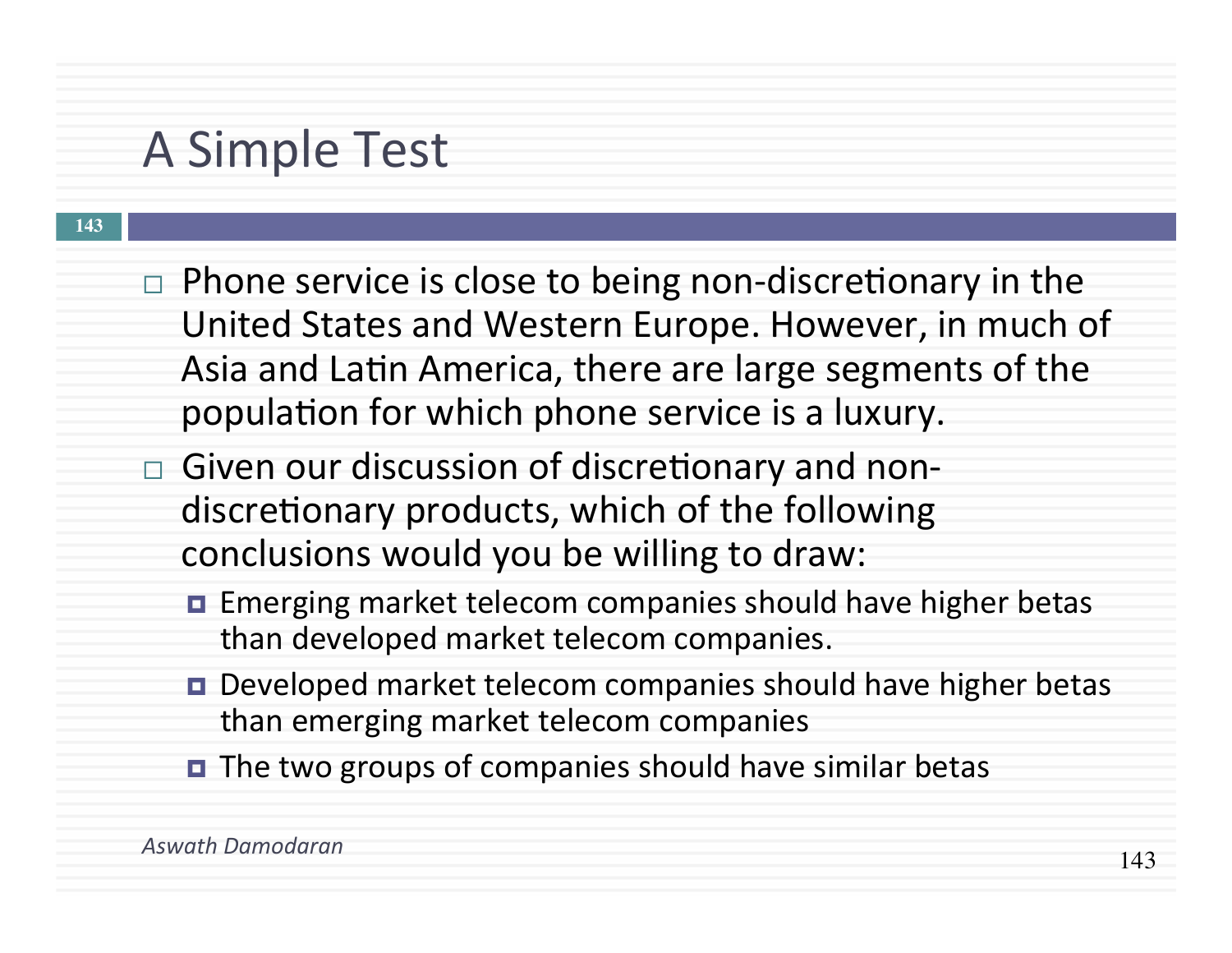### Determinant 2: Operating Leverage Effects

- $\Box$  Operating leverage refers to the proportion of the total costs of the firm that are fixed.
- $\Box$  Other things remaining equal, higher operating leverage results in greater earnings variability which in turn results in higher betas.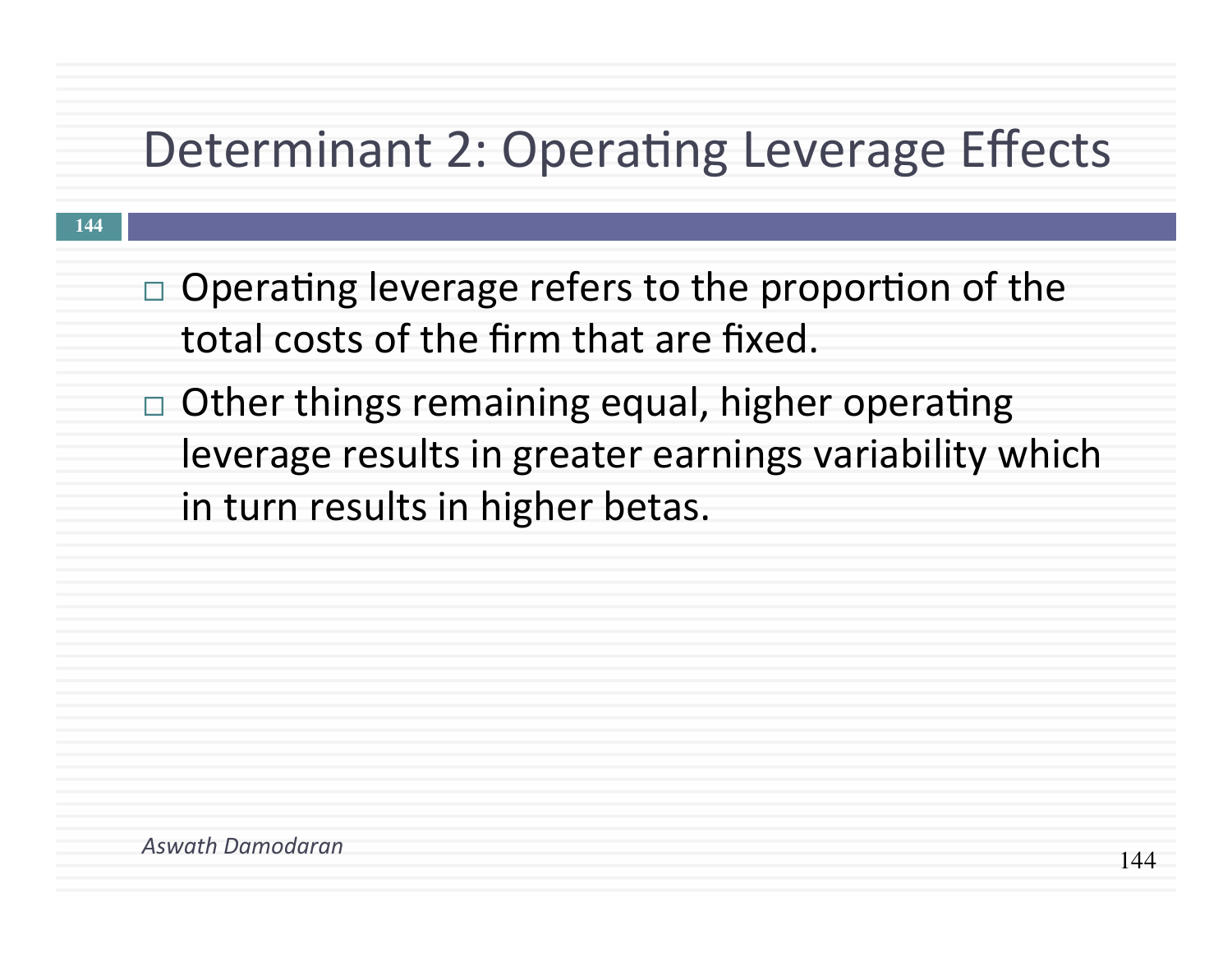### Measures of Operating Leverage

- $\Box$  Fixed Costs Measure = Fixed Costs / Variable Costs
	- This measures the relationship between fixed and variable costs. The higher the proportion, the higher the operating leverage.
- $\Box$  EBIT Variability Measure = % Change in EBIT / % Change in Revenues
	- $\blacksquare$  This measures how quickly the earnings before interest and taxes changes as revenue changes. The higher this number, the greater the operating leverage.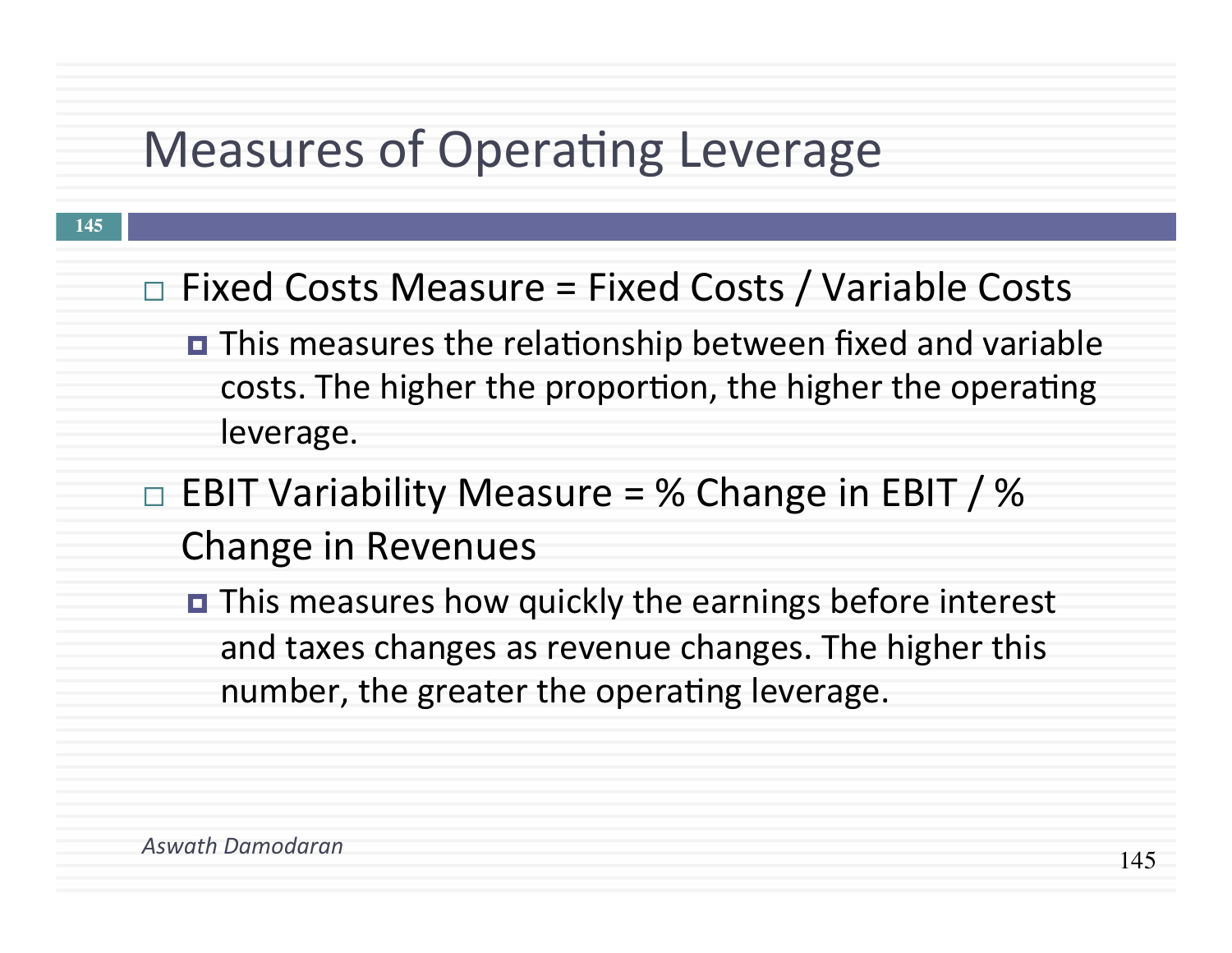# Disney's Operating Leverage: 1987- 2013

| Year                                      | <b>Net Sales</b> | $%$ Change in<br>Sales | <b>EBIT</b> | $%$ Change in<br><b>EBIT</b> |                              |
|-------------------------------------------|------------------|------------------------|-------------|------------------------------|------------------------------|
| 1987                                      | \$2,877          |                        | \$756       |                              |                              |
| 1988                                      | \$3,438          | 19.50%                 | \$848       | 12.17%                       |                              |
| 1989                                      | \$4,594          | 33.62%                 | \$1,177     | 38.80%                       |                              |
| 1990                                      | \$5,844          | 27.21%                 | \$1,368     | 16.23%                       |                              |
| 1991                                      | \$6,182          | 5.78%                  | \$1,124     | $-17.84%$                    |                              |
| 1992                                      | \$7,504          | 21.38%                 | \$1,287     | 14.50%                       |                              |
| 1993                                      | \$8,529          | 13.66%                 | \$1,560     | 21.21%                       |                              |
| 1994                                      | \$10,055         | 17.89%                 | \$1,804     | 15.64%                       | Average acr                  |
| 1995                                      | \$12,112         | 20.46%                 | \$2,262     | 25.39%                       |                              |
| 1996                                      | \$18,739         | 54.71%                 | \$3,024     | 33.69%                       |                              |
| 1997                                      | \$22,473         | 19.93%                 | \$3,945     | 30.46%                       | <b>Given Disne</b>           |
| 1998                                      | \$22,976         | 2.24%                  | \$3,843     | $-2.59\%$                    | or $1.25$ ), wo              |
| 1999                                      | \$23,435         | $2.00\%$               | \$3,580     | $-6.84\%$                    |                              |
| 2000                                      | \$25,418         | 8.46%                  | \$2,525     | $-29.47%$                    | or a lower b                 |
| 2001                                      | \$25,172         | $-0.97\%$              | \$2,832     | 12.16%                       |                              |
| 2002                                      | \$25,329         | 0.62%                  | \$2,384     | $-15.82%$                    | companies?                   |
| 2003                                      | \$27,061         | $6.84\%$               | \$2,713     | 13.80%                       | Higher<br>a.                 |
| 2004                                      | \$30,752         | 13.64%                 | \$4,048     | 49.21%                       |                              |
| 2005                                      | \$31,944         | 3.88%                  | \$4,107     | 1.46%                        | b.<br>Lower                  |
| 2006                                      | \$33,747         | 5.64%                  | \$5,355     | 30.39%                       |                              |
| 2007                                      | \$35,510         | 5.22%                  | \$6,829     | 27.53%                       | No effe<br>$\mathbf{c}$ .    |
| 2008                                      | \$37,843         | $6.57\%$               | \$7,404     | 8.42%                        |                              |
| 2009                                      | \$36,149         | $-4.48%$               | \$5,697     | $-23.06\%$                   |                              |
| 2010                                      | \$38,063         | 5.29%                  | \$6,726     | 18.06%                       |                              |
| 2011                                      | \$40,893         | 7.44%                  | \$7,781     | 15.69%                       |                              |
| 2012                                      | \$42,278         | $3.39\%$               | \$8,863     | 13.91%                       |                              |
| 2013                                      | \$45,041         | $6.54\%$               | \$9,450     | 6.62%                        | <b>Operating Leverage</b>    |
| Average:<br>$87 - 13$                     |                  | 11.79%                 |             |                              | $11.91\%$ 11.91/11.79 = 1.01 |
| Average:<br>$96 - 13$<br>Aswath Damodaran |                  | 8.16%                  |             |                              | $10.20\%$ 10.20/8.16 = 1.25  |

 $\text{erage across entertainment companies} = 1.35$ 

en Disney's operating leverage measures (1.01 .25), would you expect Disney to have a higher dower beta than other entertainment

- Higher
- Lower
- No effect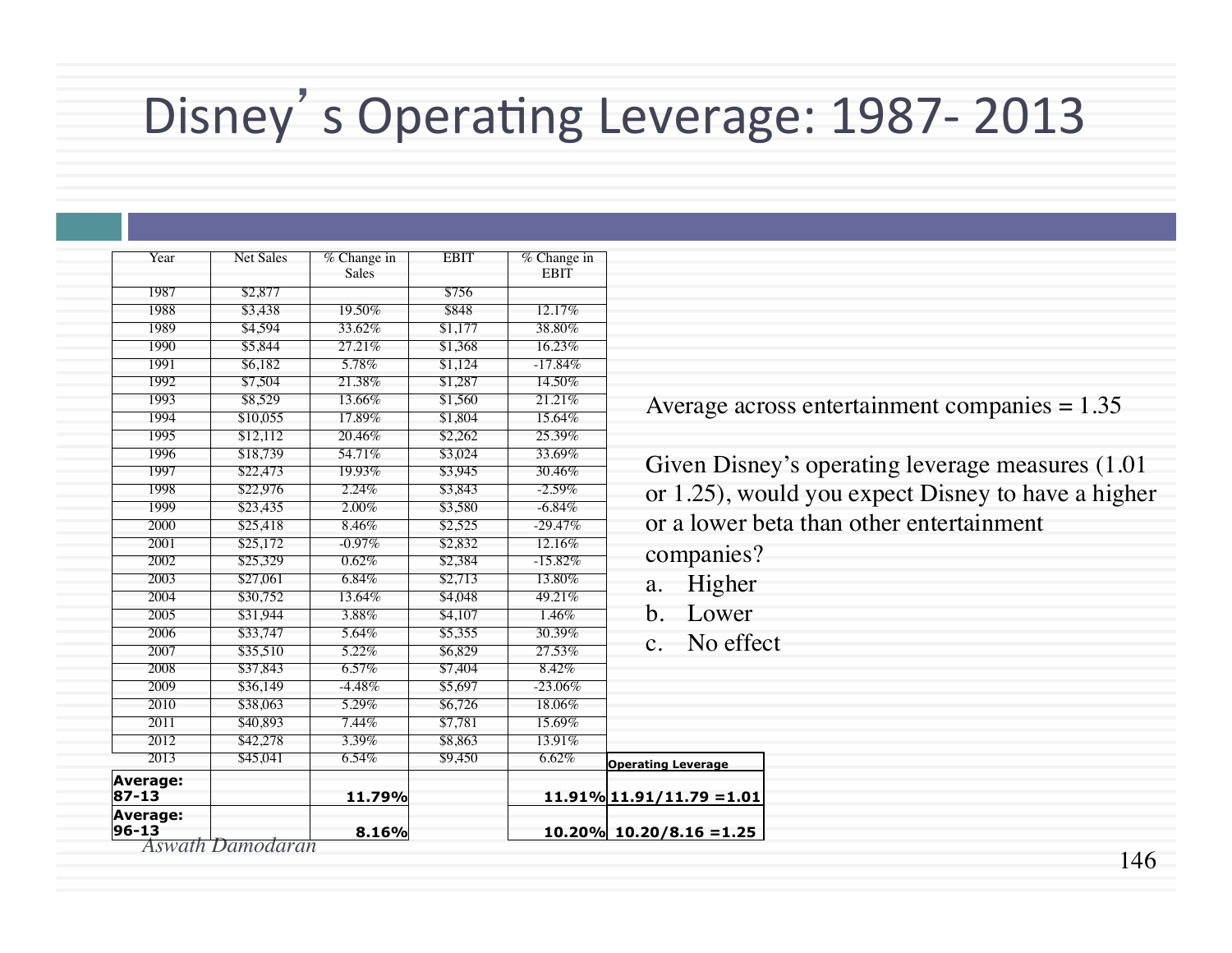### Determinant 3: Financial Leverage

#### **147**

- $\Box$  As firms borrow, they create fixed costs (interest payments) that make their earnings to equity investors more volatile. This increased earnings volatility which increases the equity beta.
- $\Box$  The beta of equity alone can be written as a function of the unlevered beta and the debt-equity ratio

 $\beta_1 = \beta_{11} (1+ ((1-t)D/E))$ 

where 

- $\Box$   $\beta_1$  = Levered or Equity Beta  $\Box$  D/E = Market value Debt to equity ratio
- $\Box$   $\beta_{\text{u}}$  = Unlevered or Asset Beta t = Marginal tax rate
- $\Box$  Earlier, we estimated the beta for Disney from a regression. Was that beta a levered or unlevered beta?
- a. Levered
- b. Unlevered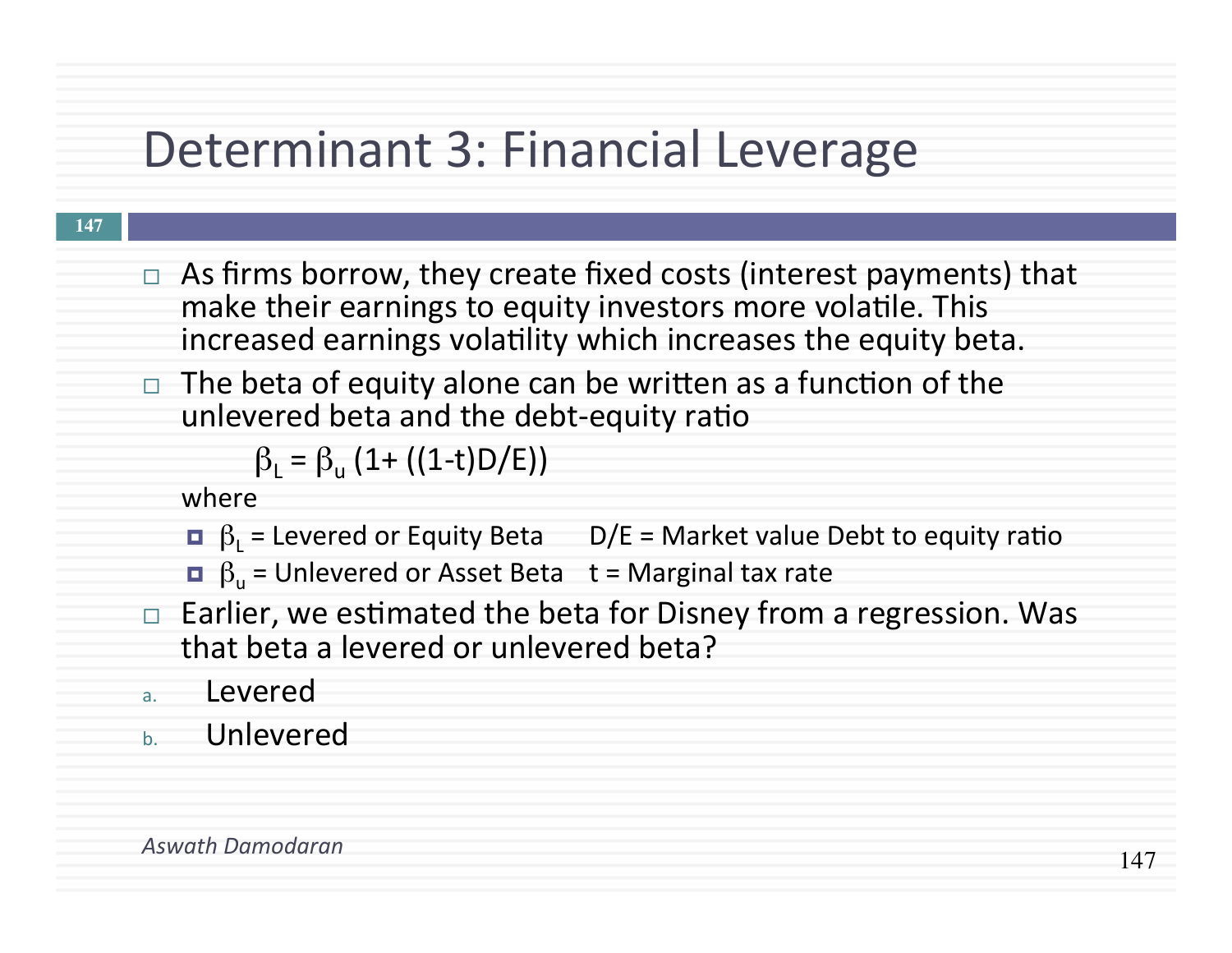### Effects of leverage on betas: Disney

- $\Box$  The regression beta for Disney is 1.25. This beta is a levered beta (because it is based on stock prices, which reflect leverage) and the leverage implicit in the beta estimate is the average market debt equity ratio during the period of the regression (2008 to 2013)
- $\Box$  The average debt equity ratio during this period was 19.44%.
- The unlevered beta for Disney can then be estimated (using a marginal tax rate of  $36.1\%$ )
	- $=$  Current Beta /  $(1 + (1 tax rate)$  (Average Debt/Equity))
	- $= 1.25 / (1 + (1 0.361)(0.1944)) = 1.1119$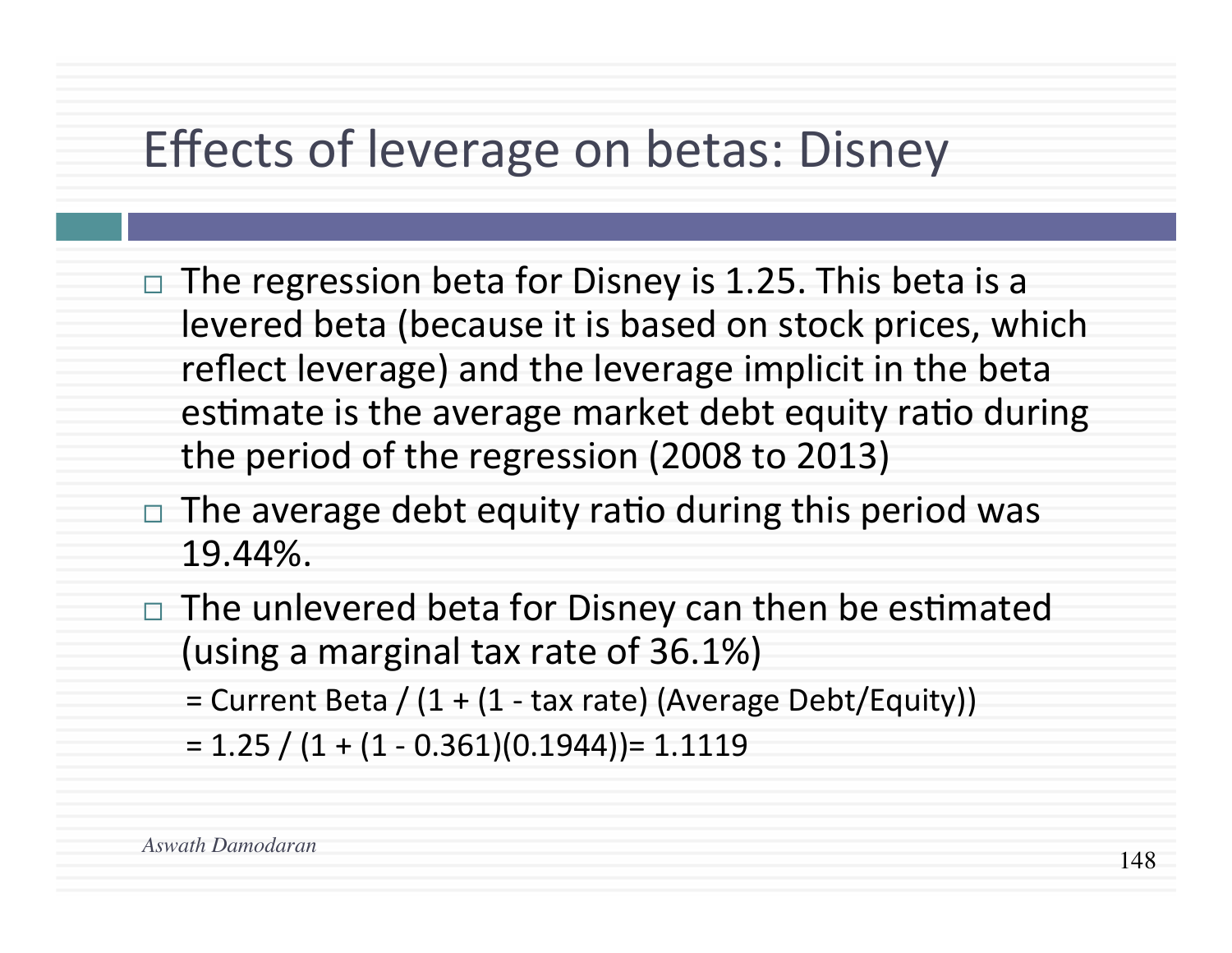### Disney : Beta and Financial Leverage

| Debt to Capital | Debt/Equity Ratio | <b>Beta</b> | <b>Effect of Leverage</b> |  |
|-----------------|-------------------|-------------|---------------------------|--|
| $0.00\%$        | $0.00\%$          | 1.11        | 0.00                      |  |
| 10.00%          | 11.11%            | 1.1908      | 0.08                      |  |
| 20.00%          | 25.00%            | 1.29        | 0.18                      |  |
| 30.00%          | 42.86%            | 1.42        | 0.30                      |  |
| 40.00%          | 66.67%            | 1.59        | 0.47                      |  |
| 50.00%          | 100.00%           | 1.82        | 0.71                      |  |
| 60.00%          | 150.00%           | 2.18        | 1.07                      |  |
| 70.00%          | 233.33%           | 2.77        | 1.66                      |  |
| 80.00%          | 400.00%           | 3.95        | 2.84                      |  |
| 90.00%          | 900.00%           | 7.51        | 6.39                      |  |

*Aswath Damodaran*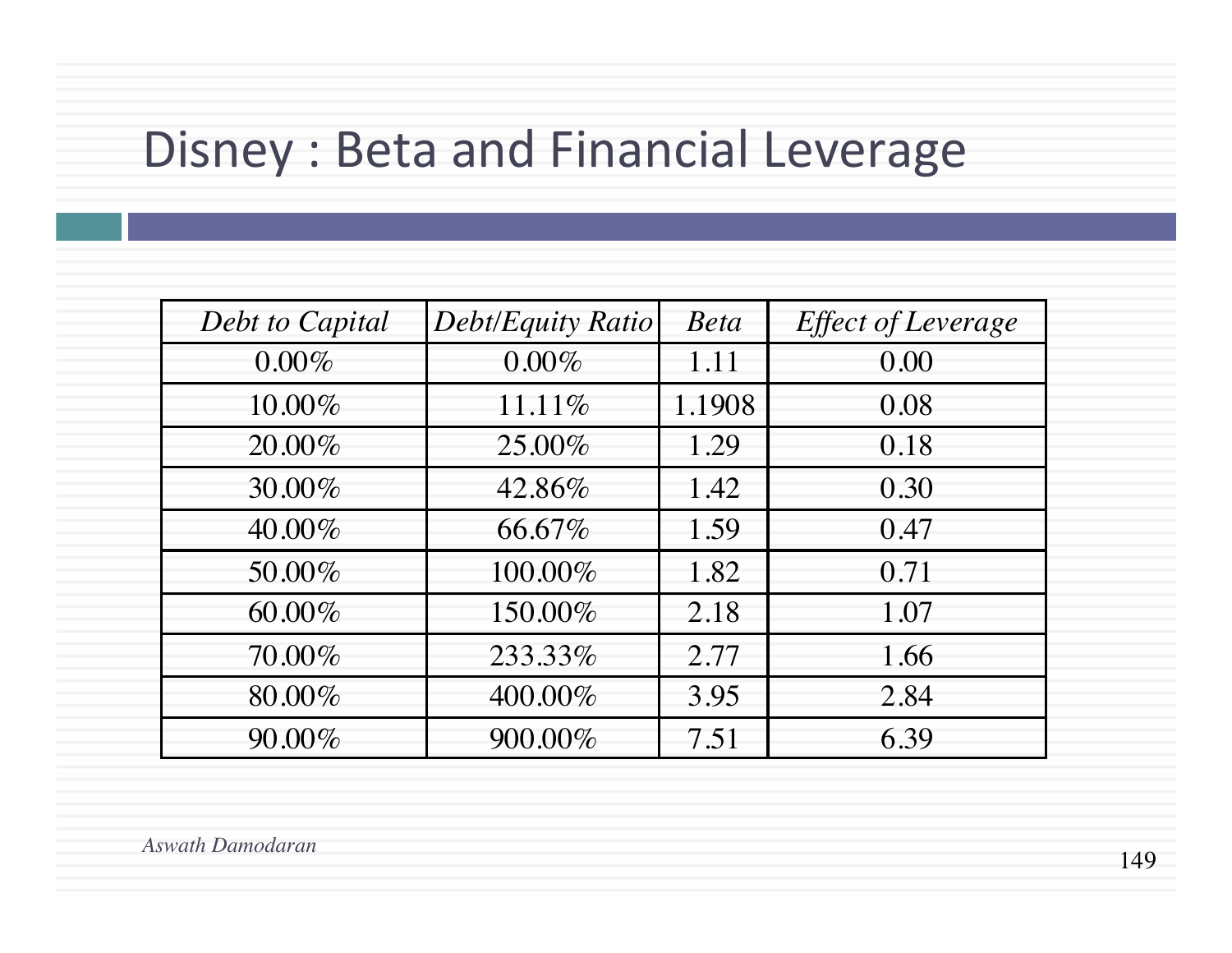### **Betas are weighted Averages**

 $\Box$  The beta of a portfolio is always the market-value weighted average of the betas of the individual investments in that portfolio.

 $\square$  Thus,

- $\blacksquare$  the beta of a mutual fund is the weighted average of the betas of the stocks and other investment in that portfolio
- $\blacksquare$  the beta of a firm after a merger is the market-value weighted average of the betas of the companies involved in the merger.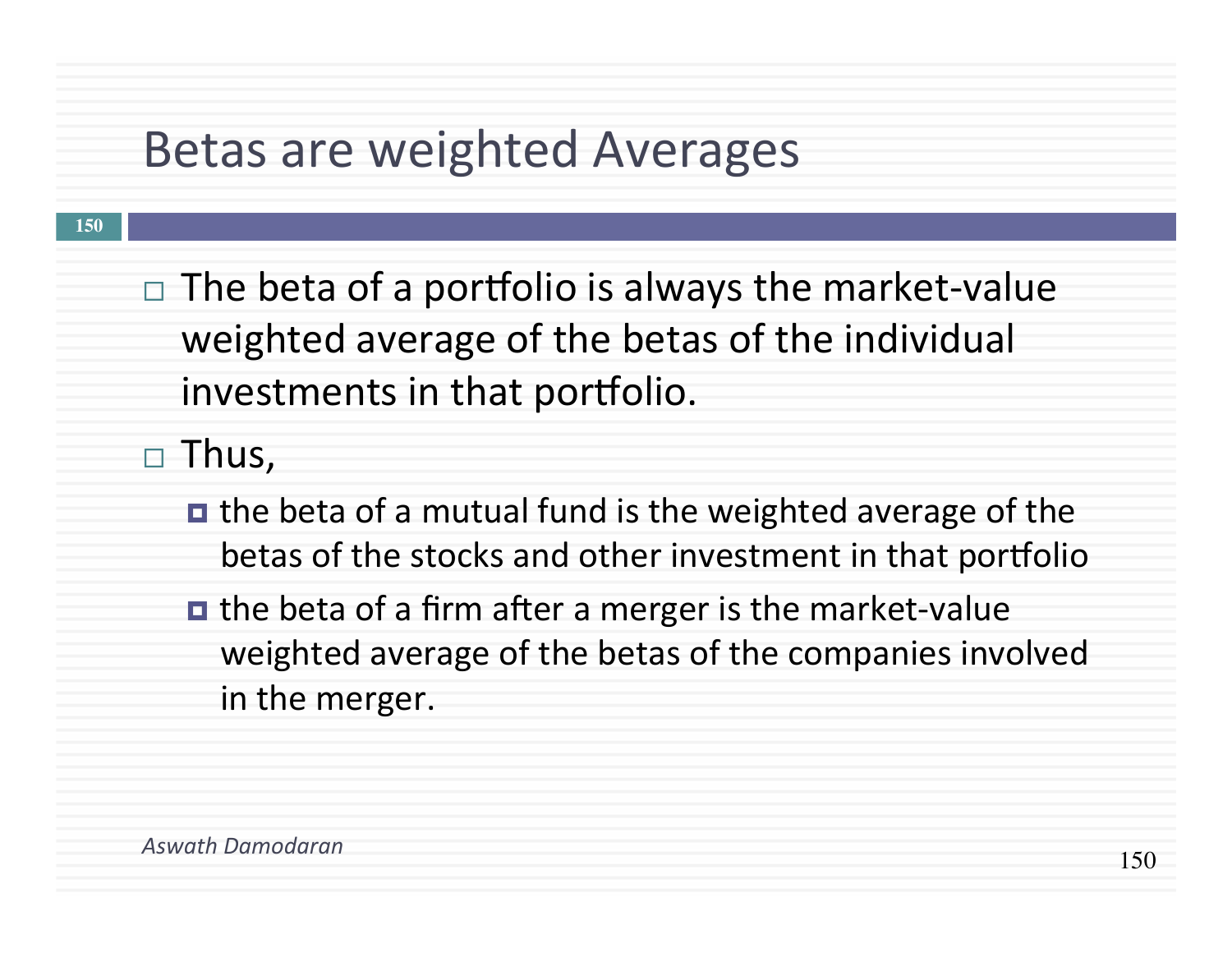## The Disney/Cap Cities Merger (1996): Pre-

## Merger

**151**

| <b>Disney: The Acquirer</b> |                                                                                                                                                                                     |  |  |  |  |  |  |
|-----------------------------|-------------------------------------------------------------------------------------------------------------------------------------------------------------------------------------|--|--|--|--|--|--|
| <b>Equity Beta</b><br>1.15  | Debt = $$3,186$ million<br>Market value of equity = $$31,100$ million<br>Debt + Equity = Firm value = $$31,100$<br>$+$ \$3186 = \$34,286 million<br>D/E Ratio = $3186/31100 = 0.10$ |  |  |  |  |  |  |

#### +

|                            | <b>Capital Cities: The Target</b>                                                                                                                                             |  |
|----------------------------|-------------------------------------------------------------------------------------------------------------------------------------------------------------------------------|--|
| <b>Equity Beta</b><br>0.95 | Debt = $$615$ million<br>Market value of equity = $$18,500$ million<br>Debt + Equity = Firm value = $$18,500 +$<br>$$615 = $19,115$ million<br>D/E Ratio = $615/18500 = 0.03$ |  |

*Aswath Damodaran*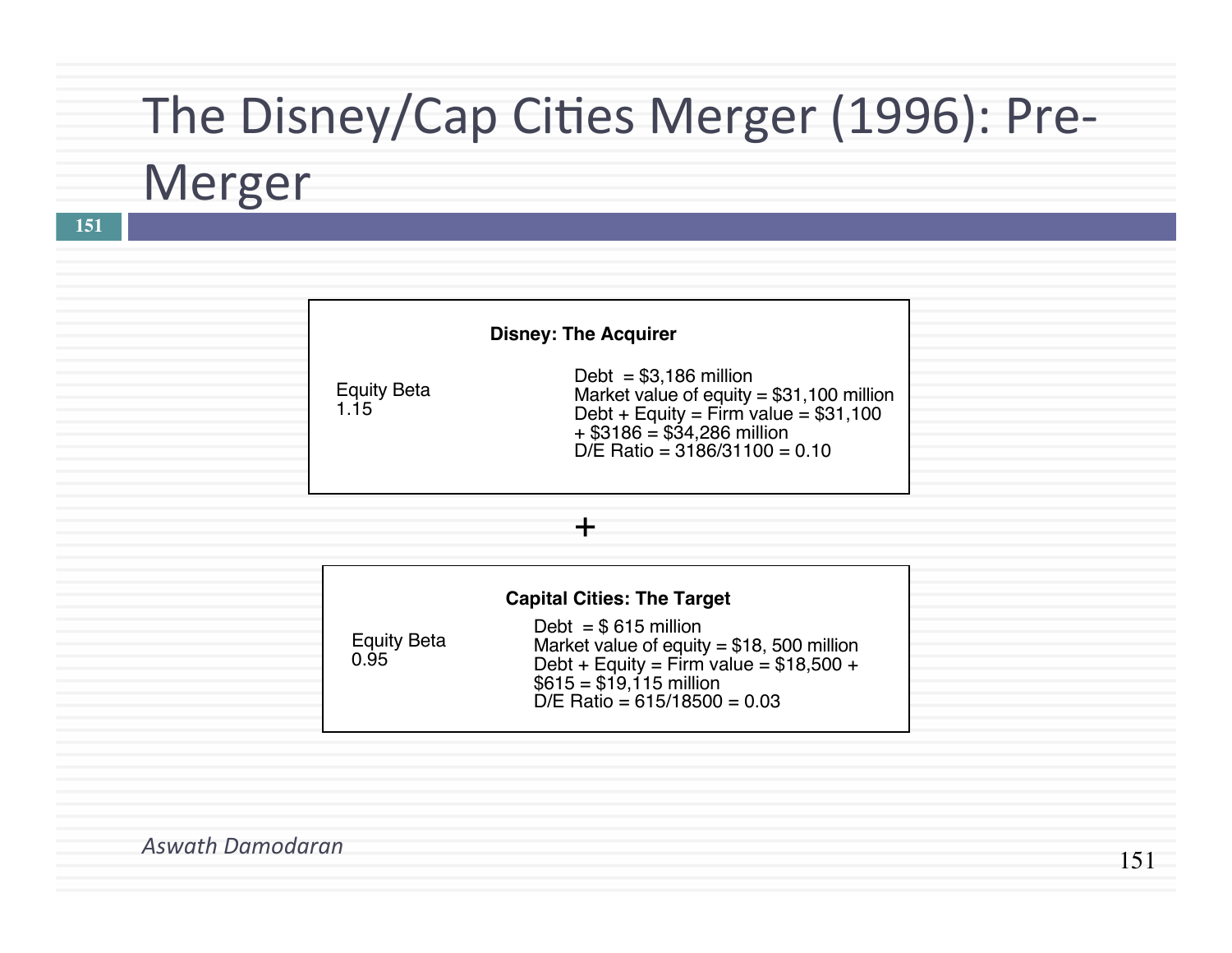### Disney Cap Cities Beta Estimation: Step 1

- $\Box$  Calculate the unlevered betas for both firms
	- $\blacksquare$  Disney's unlevered beta = 1.15/(1+0.64\*0.10) = 1.08
	- Cap Cities unlevered beta =  $0.95/(1+0.64*0.03) = 0.93$
- $\Box$  Calculate the unlevered beta for the combined firm
	- **<u>n</u>** Unlevered Beta for combined firm
	- $= 1.08$  (34286/53401) + 0.93 (19115/53401)
	- $= 1.026$
	- $\blacksquare$  The weights used are the firm values (and not just the equity values) of the two firms, since these are unlevered betas and thus reflects the risks of the entire businesses and not just the equity]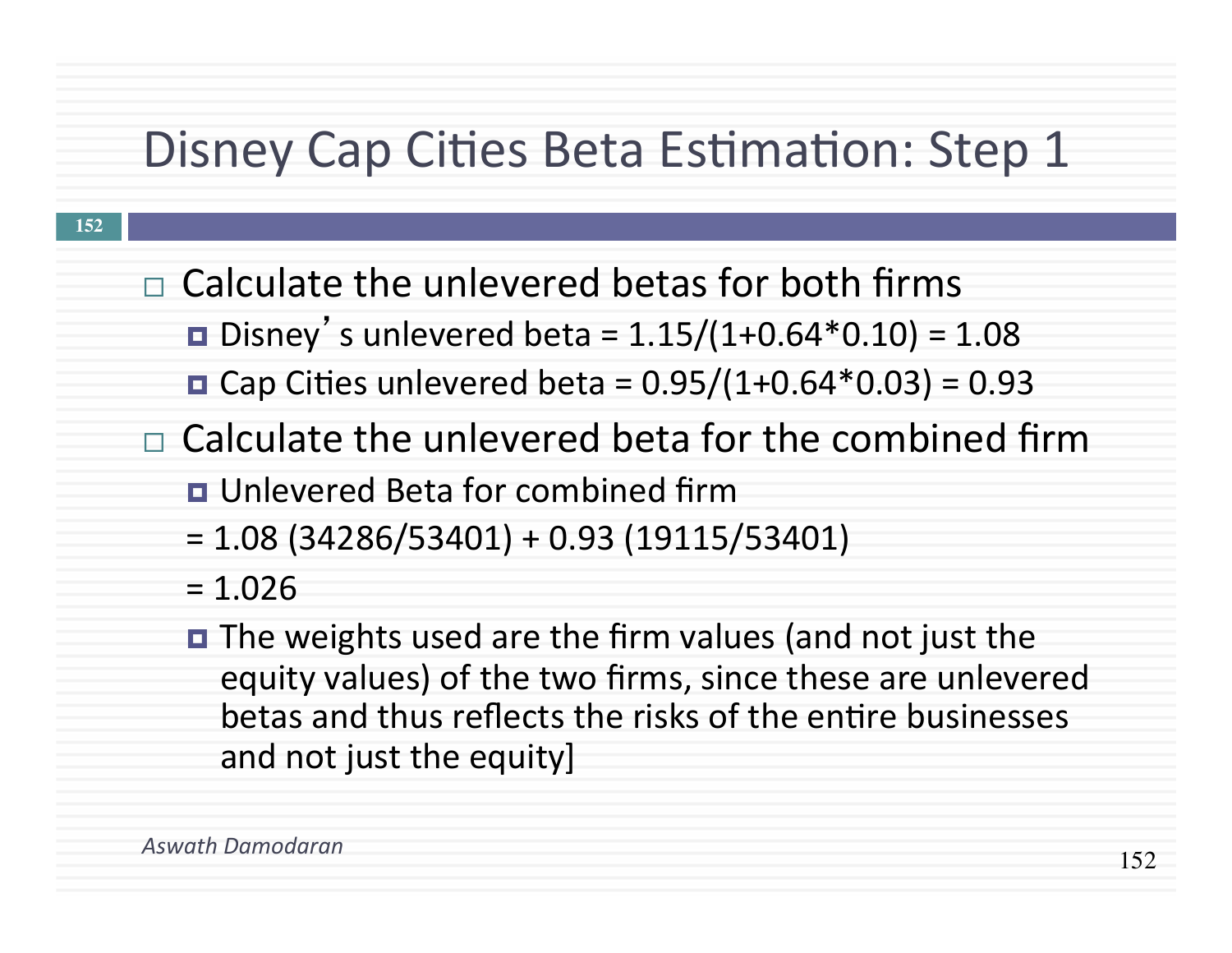### Disney Cap Cities Beta Estimation: Step 2

- If Disney had used all equity to buy Cap Cities equity, while assuming Cap Cities debt, the consolidated numbers would have looked as follows:
	- $\blacksquare$  Debt = \$ 3,186+ \$615 = \$ 3,801 million
	- **Equity** =  $\sin 31,100 + \sin 518,500 = \sin 49,600$  m (Disney issues  $\sin 5$  billion in equity)
	- $\blacksquare$  D/E Ratio = 3,801/49600 = 7.66%
	- $\blacksquare$  New Beta = 1.026 (1 + 0.64 (.0766)) = 1.08
- $\Box$  Since Disney borrowed \$ 10 billion to buy Cap Cities/ABC, funded the rest with new equity and assumed Cap Cities debt:
	- The market value of Cap Cities equity is \$18.5 billion. If \$ 10 billion comes from debt, the balance (\$8.5 billion) has to come from new equity.
	- $\blacksquare$  Debt = \$ 3,186 + \$615 million + \$ 10,000 = \$ 13,801 million
	- $\blacksquare$  Equity = \$ 31,100 + \$8,500 = \$39,600 million
	- $\blacksquare$  D/E Ratio = 13,801/39600 = 34.82%
	- $\blacksquare$  New Beta = 1.026 (1 + 0.64 (.3482)) = 1.25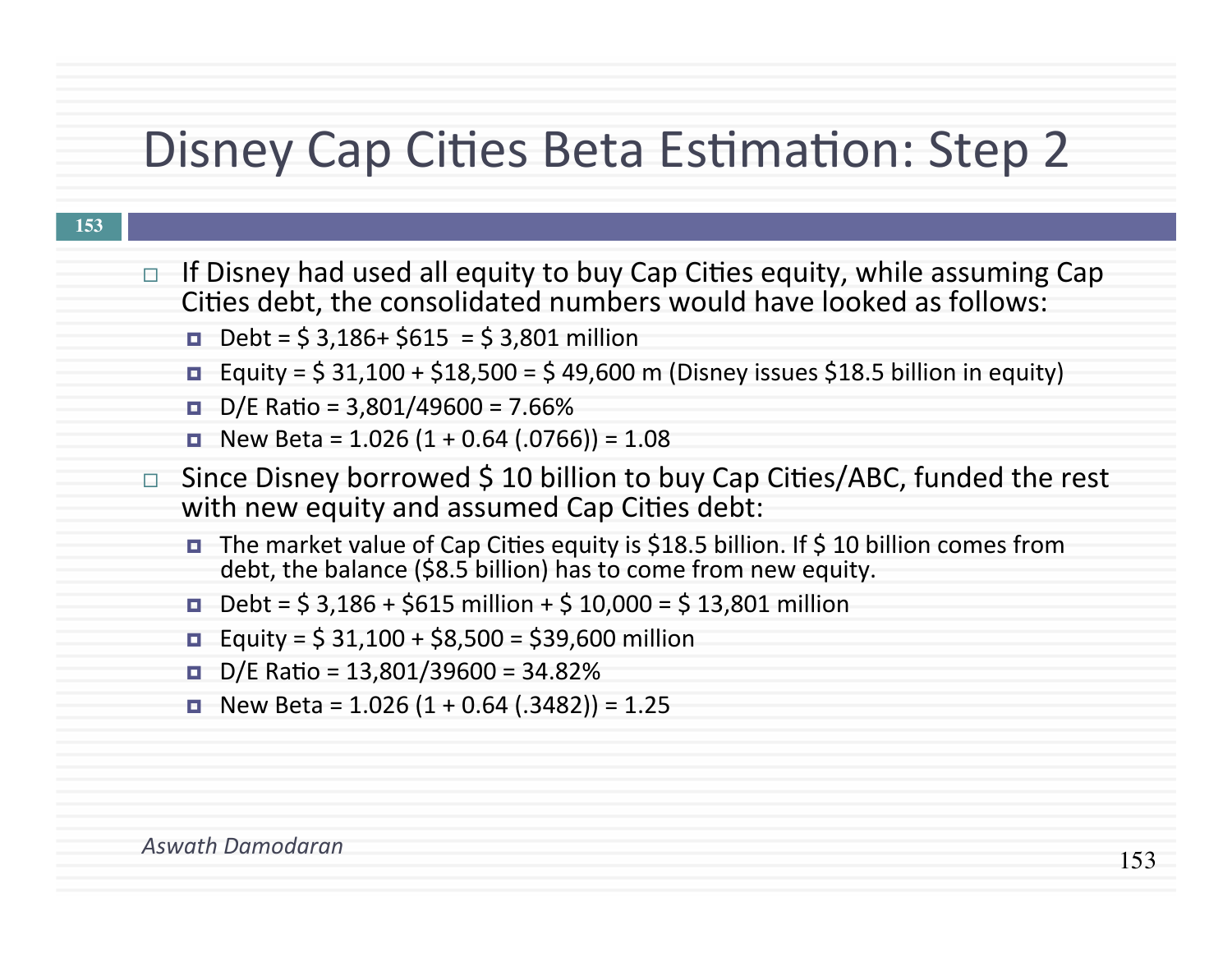### Firm Betas versus divisional Betas

- $\Box$  Firm Betas as weighted averages: The beta of a firm is the weighted average of the betas of its individual projects.
- $\Box$  Firm Betas and Business betas: At a broader level of aggregation, the beta of a firm is the weighted average of the betas of its individual division.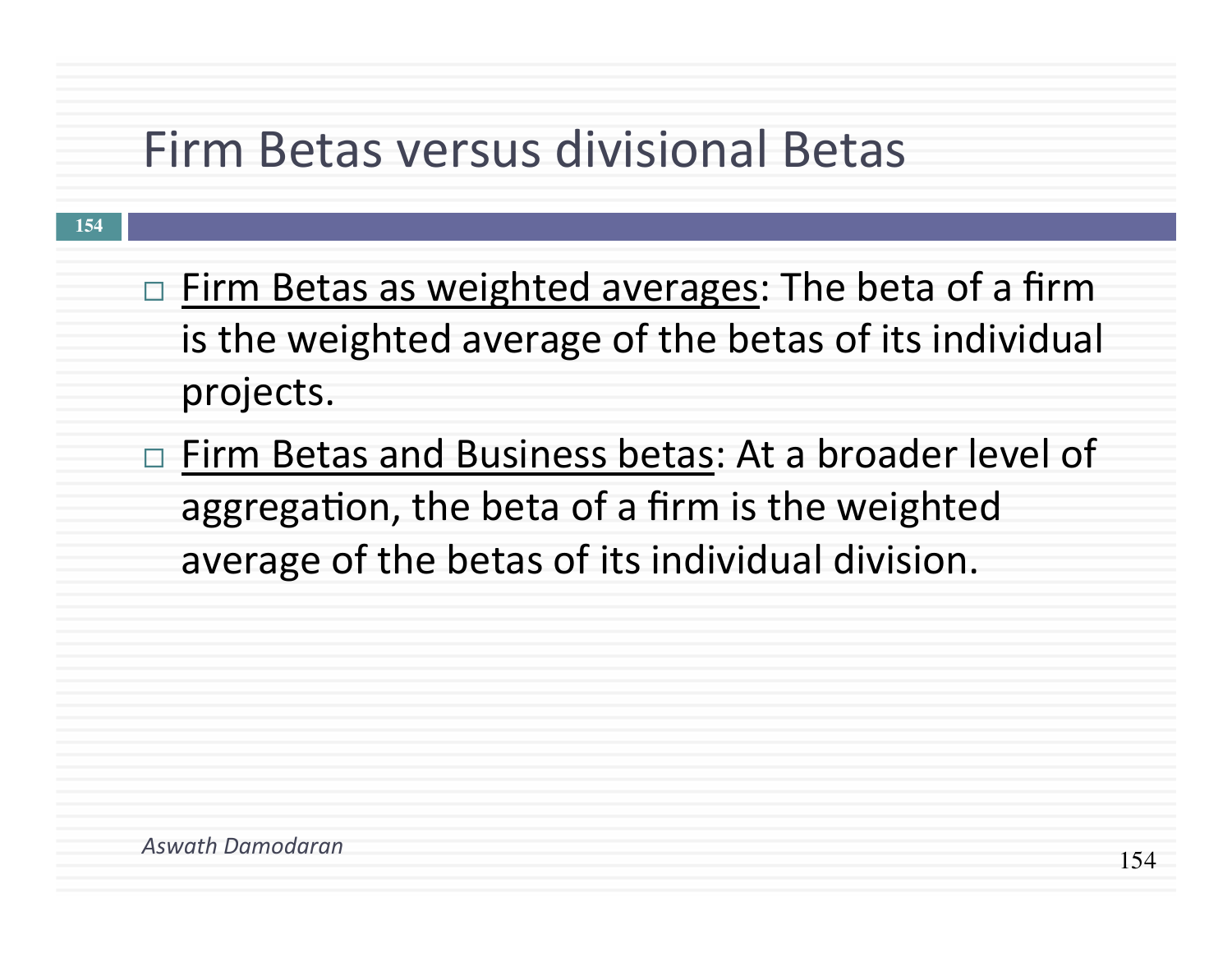### Bottom-up versus Top-down Beta

- The top-down beta for a firm comes from a regression
- $\Box$  The bottom up beta can be estimated by doing the following:
	- $\blacksquare$  Find out the businesses that a firm operates in
	- $\blacksquare$  Find the unlevered betas of other firms in these businesses
	- Take a weighted (by sales or operating income) average of these unlevered betas
	- $\blacksquare$  Lever up using the firm's debt/equity ratio
- The bottom up beta is a better estimate than the top down beta for the following reasons
	- $\blacksquare$  The standard error of the beta estimate will be much lower
	- $\blacksquare$  The betas can reflect the current (and even expected future) mix of businesses that the firm is in rather than the historical mix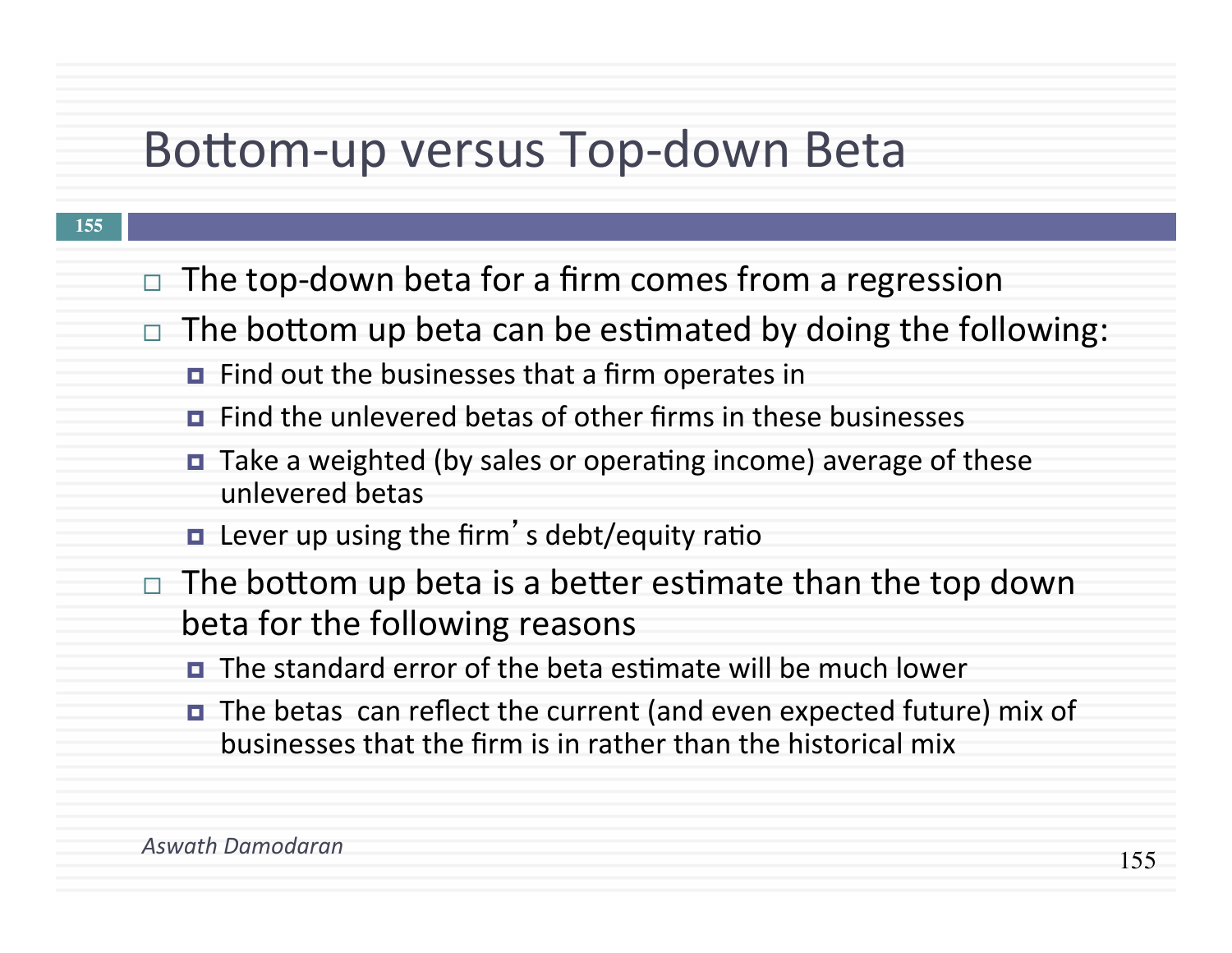# Disney's businesses: The financial breakdown (from 2013 annual report)

| <b>Business</b>         | Revenues | <i>Operating</i><br><i>Income</i> | D&A     | <b>EBITDA</b> | $S, G \& A$<br>Costs | Cap<br>Ex | Identifiable<br>Assets |
|-------------------------|----------|-----------------------------------|---------|---------------|----------------------|-----------|------------------------|
| <b>Media Networks</b>   | \$20,356 | \$6,818                           | \$251   | \$7,069       | \$2,768              | \$263     | \$28,627               |
| Parks & Resorts         | \$14,087 | \$2,220                           | \$1,370 | \$3,590       | \$1,960              | \$2,110   | \$22,056               |
| Studio<br>Entertainment | \$5,979  | \$661                             | \$161   | \$822         | \$2,145              | \$78      | \$14,750               |
| Consumer<br>Products    | \$3,555  | \$1,112                           | \$146   | \$1,258       | \$731                | \$45      | \$7,506                |
| Interactive             | \$1,064  | $-$ \$87                          | \$44    | $-$ \$43      | \$449                | \$13      | \$2,311                |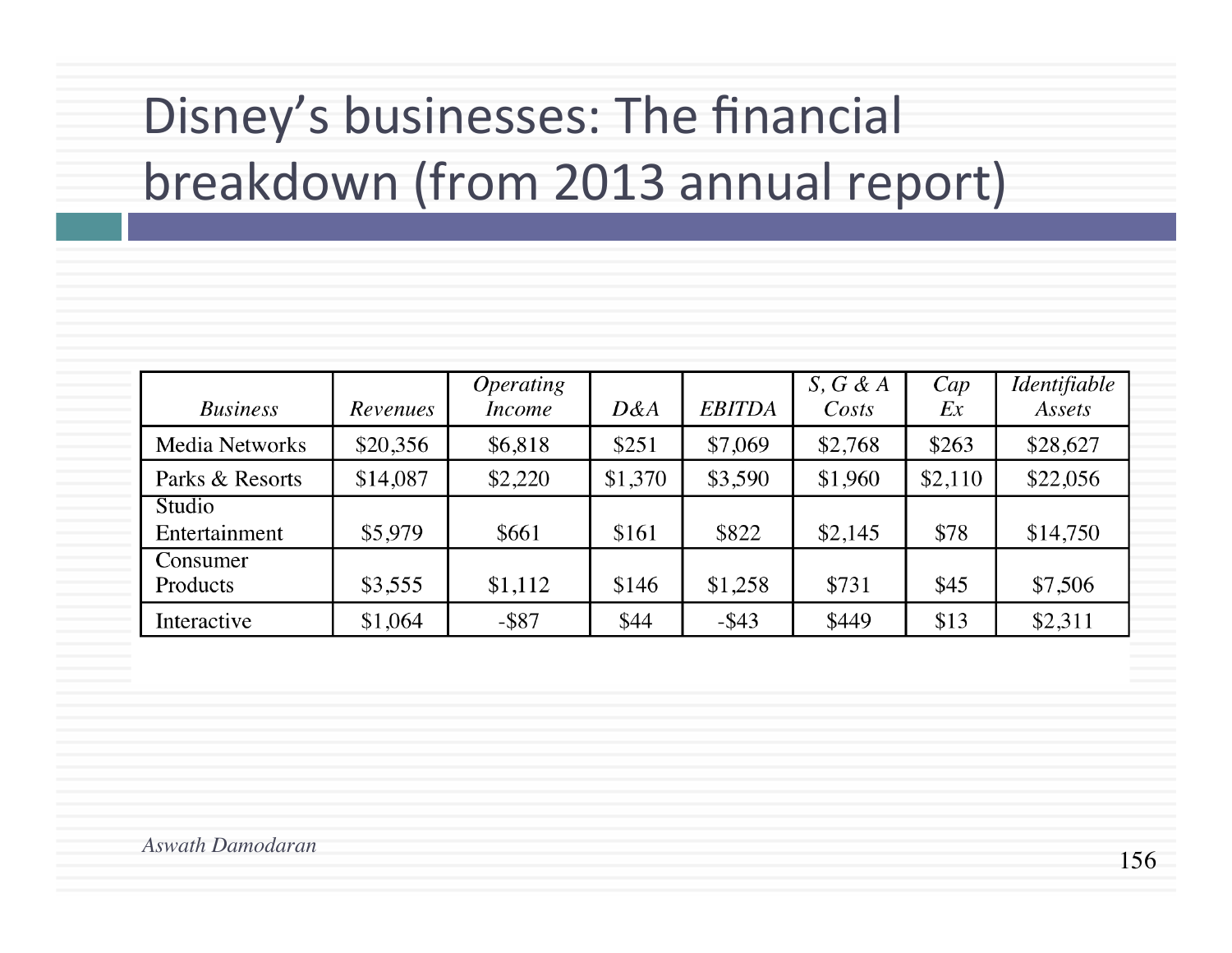### Unlevered Betas for businesses

Unlevered Beta

(1 - Cash/ Firm Value)

| <b>Business</b>         | Comparable firms                                     | Sample<br>size | Median<br><b>Beta</b> | Median<br>D/E | Median<br>Tax rate | Company<br>Unlevered<br>Beta | Median<br>Cash/<br>Firm<br>Value | <b>Business</b><br><b>Unlevered</b><br>Beta |
|-------------------------|------------------------------------------------------|----------------|-----------------------|---------------|--------------------|------------------------------|----------------------------------|---------------------------------------------|
| Media Networks          | US firms in<br>broadcasting<br>business              | 26             | 1.43                  | 71.09%        | 40.00%             | 1.0024                       | 2.80%                            | 1.0313                                      |
| Parks & Resorts         | Global firms in<br>amusement park<br>business        | 20             | 0.87                  | 46.76%        | 35.67%             | 0.6677                       | 4.95%                            | 0.7024                                      |
| Studio<br>Entertainment | US movie firms                                       | 10             | 1.24                  | 27.06%        | 40.00%             | 1.0668                       | 2.96%                            | 1.0993                                      |
| Consumer<br>Products    | Global firms in<br>toys/games<br>production & retail | 44             | 0.74                  | 29.53%        | 25.00%             | 0.6034                       | 10.64%                           | 0.6752                                      |
| Interactive             | Global computer<br>gaming firms                      | 33             | 1.03                  | 3.26%         | 34.55%             | 1.0085                       | 17.25%                           | 1.2187                                      |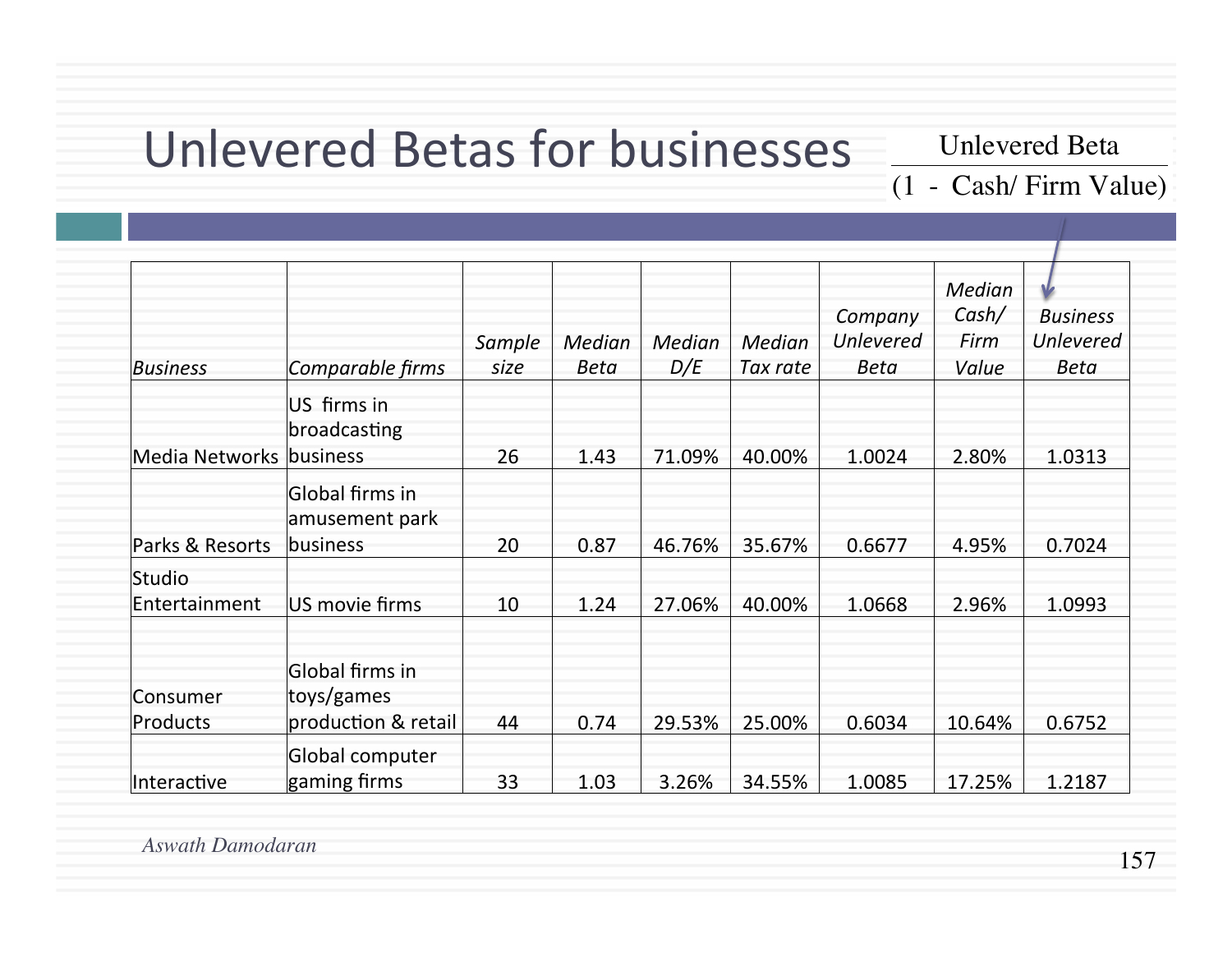## A closer look at the process... Studio Entertainment Betas

| Enterprise Value $(EV)$ = Market Cap + Debt - Cash |                           |             |                   |                   |            |           |                   |                                 |         |                       |      |                 |
|----------------------------------------------------|---------------------------|-------------|-------------------|-------------------|------------|-----------|-------------------|---------------------------------|---------|-----------------------|------|-----------------|
| Firm value = Market $Cap + Total$ Debt             |                           |             |                   |                   |            |           |                   | Gross $D/E = Total Det/$ (Total |         |                       |      |                 |
|                                                    |                           |             |                   |                   |            |           |                   | $Debt + Market Cap)$            |         |                       |      |                 |
|                                                    |                           |             |                   |                   |            |           |                   |                                 |         |                       |      |                 |
|                                                    |                           |             |                   |                   |            | Cash/Firm | <b>Enterprise</b> | Marginal tax   Gross D/E        |         | Unlevered   Pure play |      |                 |
| <b>Company Name</b>                                | Levered Beta   Market Cap |             | <b>Total Debt</b> | <b>Firm Value</b> | Cash       | Value     | Value             | rate                            | ratio   | <b>Beta</b>           | beta | <b>EV/Sales</b> |
| <b>SFX Entertainment</b>                           | 1.12                      | 738.80      | \$98.89           | \$837.69          | \$143.60   | 17.14%    | \$694.09          | 40.00%                          | 13.39%  | 1.04                  | 1.25 | 11.20           |
| Mass Hysteria Entertainment                        | 1.19                      | 0.24        | \$1.13            | \$1.37            | \$0.00     | 0.00%     | \$1.37            | 40.00%                          | 477.94% | 0.31                  | 0.31 | 12.45           |
| <b>Medient Studios</b>                             | 0.93                      | 3.21        | \$3.18            | \$6.39            | \$0.05     | 0.81%     | \$6.34            | 40.00%                          | 99.07%  | 0.58                  | 0.59 | 1.21            |
| POW! Entertainment                                 | 0.94                      | 3.97        | \$0.34            | \$4.31            | \$0.43     | 9.85%     | \$3.89            | 40.00%                          | 8.65%   | 0.89                  | 0.99 | 1.92            |
| <b>MGM Holdings</b>                                | 1.29                      | 3631.70     | \$142.16          | \$3,773.86        | \$140.70   | 3.73%     | \$3,633.16        | 40.00%                          | 3.91%   | 1.26                  | 1.31 | 1.92            |
| Lions Gate Entertainment                           | 1.20                      | 4719.60     | \$1,283.20        | \$6,002.80        | \$67.20    | 1.12%     | \$5,935.60        | 40.00%                          | 27.19%  | 1.03                  | 1.04 | 2.28            |
| DreamWorks Animation                               | 1.32                      | 2730.00     | \$348.30          | \$3,078.30        | \$156.40   | 5.08%     | \$2,921.90        | 40.00%                          | 12.76%  | 1.23                  | 1.29 | 3.81            |
| Twenty-First Century Fox                           | 1.28                      | 77743.50    | \$20,943.00       | \$98,686.50       | \$6,681.00 | 6.77%     | \$92,005.50       | 40.00%                          | 26.94%  | 1.10                  | 1.18 | 3.20            |
| Independent Film Development                       | 1.61                      | 1.32        | \$0.96            | \$2.28            | \$0.05     | 2.20%     | \$2.23            | 40.00%                          | 72.35%  | 1.12                  | 1.15 | 3.37            |
| <b>Odyssey Pictures Corp</b>                       | 2.60                      | 0.30        | \$1.64            | \$1.94            | \$0.00     | 0.10%     | \$1.94            | 40.00%                          | 551.12% | 0.60                  | 0.60 | 2.90            |
| Average                                            | 1.35                      |             |                   |                   |            | 4.68%     |                   | 40.00%                          | 129.33% | 0.92                  | 0.97 | 4.43            |
| Aggregate                                          | 1.35                      | \$89,572.64 | \$22,822.82       | \$112,395.45      | \$7,189.43 | 6.40%     | \$105,206.02      | 40.00%                          | 25.48%  | 1.17                  | 1.25 | 3.09            |
| Median                                             | 1.24                      |             |                   |                   |            | 2.96%     |                   | 40.00%                          | 27.06%  | 1.03                  | 1.10 | 3.05            |